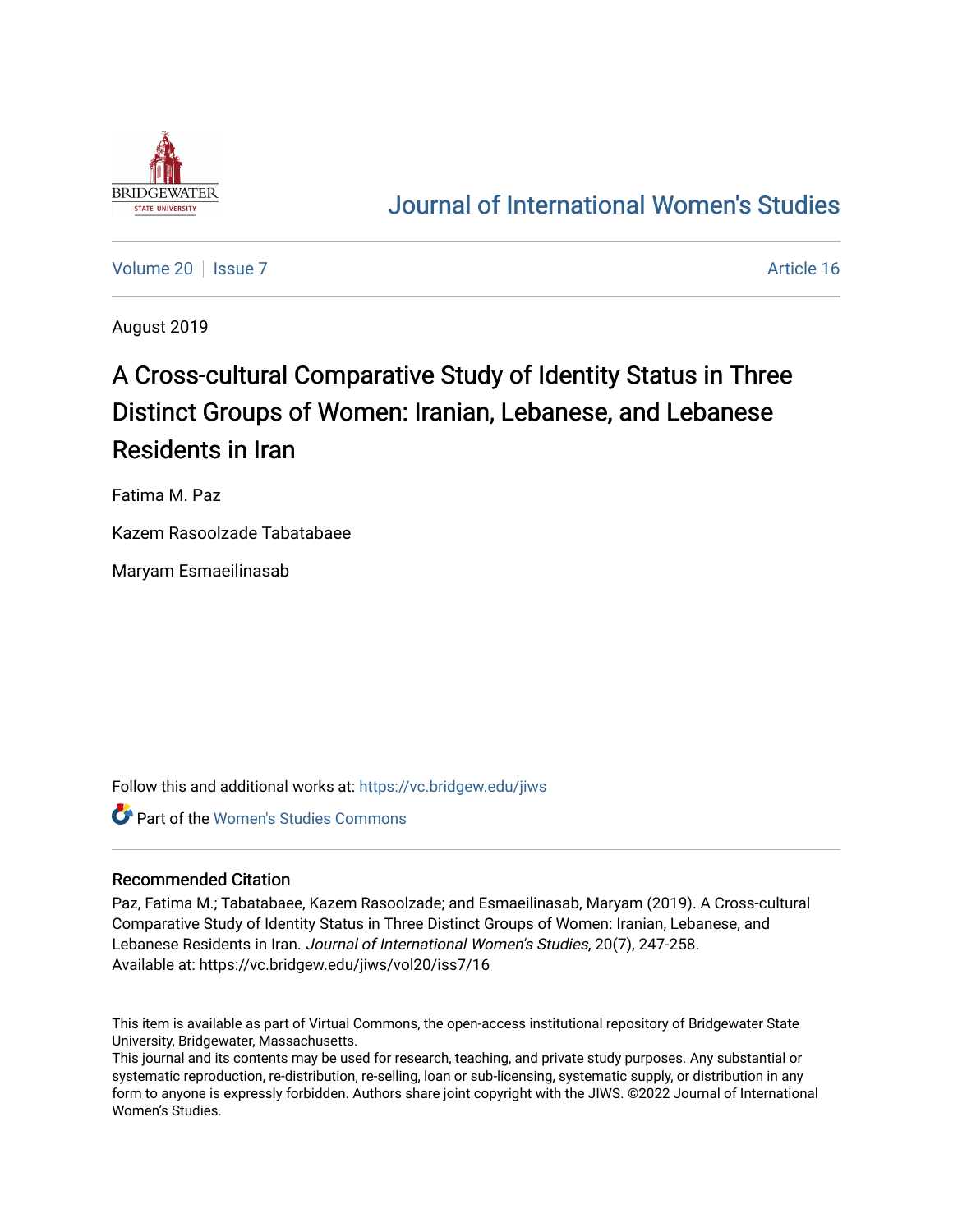Paz et al.: A Cross-cultural Comparative Study of Identity Status in Women

This journal and its contents may be used for research, teaching and private study purposes. Any substantial or systematic reproduction, re-distribution, re-selling, loan or sub-licensing, systematic supply or distribution in any form to anyone is expressly forbidden. ©2019 Journal of International Women's Studies.

# **A Cross-cultural Comparative Study of Identity Status in Three Distinct Groups of Women: Iranian, Lebanese, and Lebanese Residents in Iran**

By Fatima M. Paz<sup>1</sup>, Kazem Rasoolzade Tabatabaee<sup>2</sup> Maryam Esmaeilinasab<sup>3</sup>

# **Abstract**

The present study compares identity statuses among three groups of women: Iranian, Lebanese and Lebanese immigrants in Iran. The age of the samples varies from 22 to 33 years old. Persian and Arabic versions of The Objective Measure of Ego Identity Status (EOM-EIS-2) were distributed to 39 Iranian women, 40 Lebanese women residing in their home country and 39 Lebanese immigrant women in Iran chosen by convenience sampling. The data was analyzed using inferential statistical models related to independent groups, ANOVA and Post-Hoc tests. The findings showed no significant differences in identity statuses between the groups, although one sub-scale (ideological moratorium identity status) was significantly more prominent among Iranian women in comparison to local Lebanese. Furthermore, there was a significant negative correlation between one EOM-EIS subscale, interpersonal moratorium identity status, and the length of the immigrants' residency. The findings of this study indicate the role cultural factors play in psychological structures, especially in identity formation.

*Keywords:* Identity Status, Migration, Iranian women, Lebanese women, cross-cultural differences, Lebanese migration

# **Introduction**

 $\overline{a}$ 

Erikson (1968) conceptualized identity development as an essential task of adolescence that optimally results in a coherent and self-constructed dynamic organization of drives, abilities, beliefs, and personal history and functionally directs the unfolding of the adult life course (Kroger et al, 2010).

<sup>1</sup> Fatima M. Paz (Argentinian-Lebanese) has graduated from Tarbiat Modares University, where she received her Master's in Science degree in General Psychology. This article has been extracted from her thesis research that was titled: A cross-cultural comparative study of identity status and emotional regulation in three distinct groups of women: Iranian, Lebanese, and Lebanese residents in Iran. Her research interests include the interaction between culture and different psychological phenomena.

<sup>&</sup>lt;sup>2</sup> Dr. Kazem Rasoolzade Tabatabaee is an Associate Professor in the Psychology department of Tarbiat Modares University (Tehran, Iran). He has over twenty years of experience in teaching different subjects of the field (especially statistical methods) for M.Sc and Ph.D students. H has supervised 170 Masters' theses and 20 doctoral dissertations. Over the years he has published a hundred and thirty scientific articles in national and international journals. He is also the author of eight psychology books.

<sup>&</sup>lt;sup>3</sup> Maryam Esmaeilinasab has received her Bachelor's, Master's, and Ph.D. degrees in Psychology, specifically Clinical Psychology. She is currently an Assistant Professor and faculty member of Tarbiat Modares University. She has also been a psychoanalyst for 14 years and a manager of a psychological center. Her research interests include psychoanalysis, cultural psychology, qualitative research, and psychology of emotion.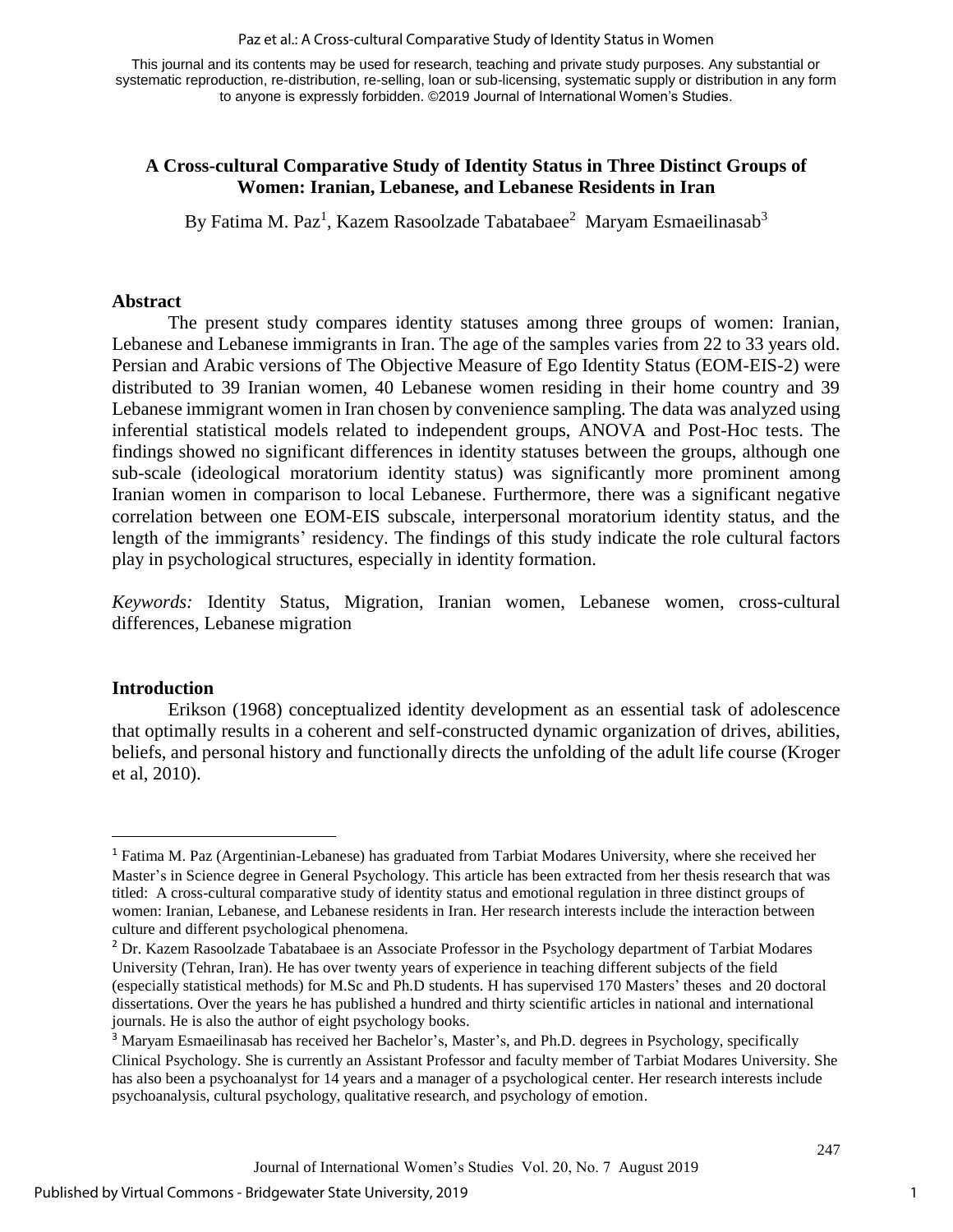According to Erikson (1968), a sense of identity arises as the adolescent copes with social demands and developmental challenges and attempts to give meaning to her choices and commitments. He also postulates that beginning in adolescence and possibly continuing through early adulthood individuals experience a "crisis" which is a process of exploration of their sense of who they are, including their values, beliefs and behaviors (Vaziri et al, 2014). This psychological process of self-exploration is usually accompanied by some emotional discomfort and involves an evaluation of possible alternatives to their current sense of self. Erikson's theory suggests that as a result of this self-exploration and the evaluation of alternatives, new values, beliefs, and goals are integrated into a person's sense of self and individuals become committed to this new sense of self. This commitment allows the individual to achieve a sense of ego identity. This ego identity provides the individual with a sense of purpose and direction and an ongoing sense of which he or she is that is necessary for his or her optimal functioning as an adult (Matsumoto, 2006).

Erikson delineated major factors that contribute to identity formation during adolescence. He argued that each society provides a scheduled time period for the completion of an identity, while recognizing that there are tremendous variations in the duration, intensity, and ritualization of adolescence, he proposed that all societies offer a psychosocial moratorium wherein the adolescent is expected to make "commitments for life," and to establish a relatively fixed selfdefinition (Nasri & Damavandi, 2014 & Schwartz et al. 2011).

The most commonly used conceptualization of Erikson's identity theory is Marcia's identity status model (Marcia 1966). In this paradigm, the focus is on two dimensions essential to Erikson's work on identity: exploration of developmental alternatives in various relevant identitydefining domains (referred to as ''crisis'' in Erikson's work); and selection of alternatives as well as engaging in related activities towards the implementation of these choices (commitment). Marcia proposed that, based on the amounts of exploration and commitment, an adolescent's identity can be classified into either one of four different identity statuses: diffusion (low on exploration and low on commitment), foreclosure (little exploration, but strong commitments), moratorium (high on exploration, but no stable commitments as yet), and achievement (high on commitment after a period of extensive exploration). There is consensus that diffusion should be considered as the least adaptive status, foreclosure and moratorium are two intermediate statuses, and achievement is the most adaptive status (Maghanlu, Vafaii, Shahrara 2008). These four different statuses are measured in two different domains, the ideological domain (includes occupational, religious, political and philosophical life-style values) and the interpersonal domain (incorporates aspects of friendship, dating, sex roles, and recreational choices). As was recognized by Erikson, identity is an evolving configuration and at any given time an individual is prone to fit into one of four identity statuses; however, over time the individual may change and be categorized in a different status.

Many of the studies that have examined identity cross-nationally used older measures that focused on Marcia's original dimensions of exploration and commitment. Furthermore, nearly all of these comparisons were between the United States and another nation. For example, comparisons between American and Norwegian late adolescents (Jensen, Kristiansen, Sandbekk, & Kroger, 1998; Stegarud, Solheim, Karlsen, & Kroger, 1999) indicated that Norwegian individuals scored lower on scales for all four identity statuses. Jensen et al.(1998) explained their results in terms of the Norwegian mixed-liberal welfare state, which stresses equality among individuals, and which may discourage youth from exploring various issues and from assuming strong commitments. Similar findings emerged when American and Swedish individuals were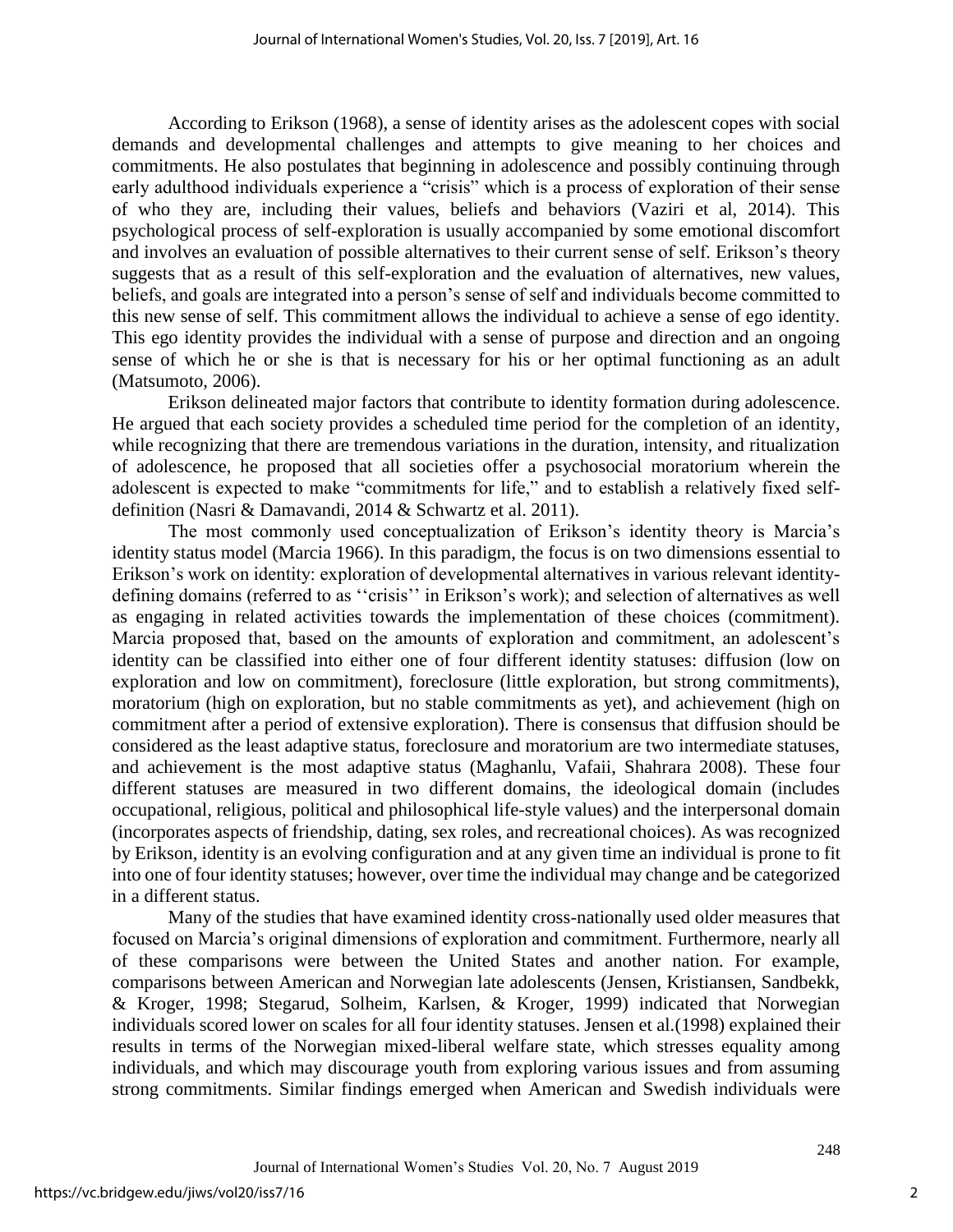compared on measures of identity statuses (Schwartz, Adamson, Ferrer-Wreder, Dillon, & Berman, 2006). Other cross-national comparisons between the United States and other countries have produced somewhat different results. Comparisons between American and South African adolescents (Low, Akande, & Hill, 2005) revealed that American individuals were less often represented in the achieved status, and more likely to be in the other identity statuses. Another study (Graf, Mullis, & Mullis, 2008) found that American adolescents scored lower than their Asian Indian peers on diffusion, foreclosure, and moratorium. These studies suggest differences in identity statuses or identity processes between and among national contexts, but the exact nature of these differences is not clear and appears to vary across studies. American emerging adults appeared to exhibit a more actively constructed identity compared to their Northern European peers from Norway and Sweden, but no other consistent patterns have emerged. Thus, further studies are needed to gain a better understanding of cross-national differences on identity formation. Comparisons conducted between American and European samples have been especially useful in defining the extent to which a highly individualistic and capitalist national context (the United States) may encourage identity activity more strongly compared to socialist-type national contexts where equality of economic outcomes across individuals is explicitly desired (Crocetti, 2011).

Taking the above under consideration we can conclude that exploring cultural differences in identity status and other psychological constructions can contribute to the nature vs. nurture argue since it can help determine to which extent cultural factors can influence their formation and development. No research has intended to compare identity statuses in Iranian and Lebanese females before. These two countries are geographically and perhaps culturally proximate, although they have very different history backgrounds, political systems and population diversity (Iran's great majority is Shiite and the presence and activity of numerous parties is not very common, while in Lebanon eighteen different sects and religions with strong and different political orientations and affiliations cohabite in one territory), that is why we consider exploring the differences and similarities of these two societies worth the effort.

In recent decades, labor mobility and population migration have become prominent (and presumably permanent) in many parts of the world (OECD/European Union 2015). This means that many people in the world, whether by choice, necessity, or coercion, are born in one country and move to another during their lifetimes. Even when voluntary, immigration is often a difficult process for individuals and families. The decision to leave one's country of origin and move to another often brings disconnection from familiar social institutions and cultural practices, separation from family members, and isolation from sources of support in one's new homeland (Suárez-Orozco, Todorova, & Louie, 2002). In most cases, the immigration experience is accompanied by acculturation. In the most general terms, acculturation can be defined as 'the process of cultural change and adaptation that occurs when individuals from different cultures come into contact' (Gibson, 2001). When specifically applied to the context of international migration, acculturation refers to the process of adaptation along two dimensions: (a) adoption of ideals, values, and behaviors of the receiving culture, and (b) retention of ideals, values, and beliefs from the immigrant1 person's culture of origin (Phinney, Horenczyk, Liebkind, & Vedder, 2001).

#### **Identity reconstruction**

Migration of individuals from one place to the other carries with it the chances of identity reconstruction. The degree of identity reconstruction that may be involved may well depend on the

3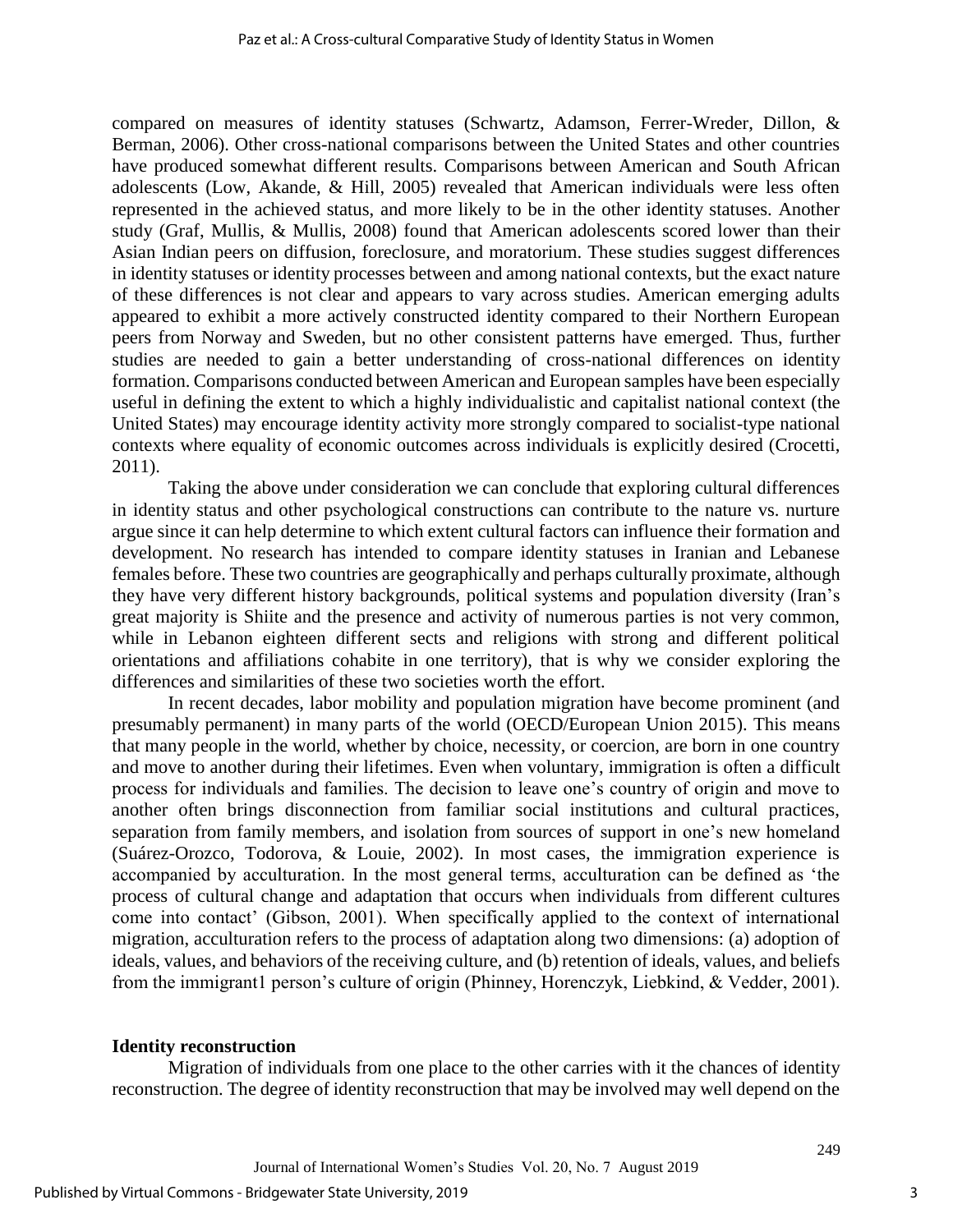kind of migration, the nature of migration (for instance, voluntary or involuntary) and degree of tolerance between the co-existing groups emanating from migration etc. (Oppong, 2013).

Robinson (2007) stresses that the process of identity reconstruction essentially involves a subtle balancing act of deep-rooted ethnic values, cultures, modes of operating etc. with often new and in most cases different norms, cultures and interests of the host country where the migrant's resettlement takes place. The critical issues involved in identity reconstruction are the role of group leadership, representation and the size of the ethnic groups in question (Oppong, 2013).

In this study we also intend to discover the effects of migration on identity statuses by comparing this variable in both local Lebanese women and immigrant Lebanese women in Iran. It is important to know that the most common reason for migration in this group is for academic purposes (whether to pursue religious knowledge in one of the main religious seminars of the Islamic world or to undertake a major in different universities of the country), therefore their migration is temporary (for a minimum of five years) and the immigrants' bond to their home country is rarely lost.

#### **Material and Methods**

The research method of this study is causal-comparative and of the *ex post facto* type.

#### **Participants**

The present study comprises three distinct statistical populations. The first one included Iranian female students of the TMU (Tarbiat Modares University) and Az-Zahra University (Islamic Seminary in Qom). The second one included immigrant Lebanese women residing in Iran, attending either Al-Mustafa International University (Islamic Seminary in Qom) or various universities in Tehran. The third population is composed of Lebanese women residing in Lebanon attending Al-Mustafa International University (a branch of the Islamic Seminary in Beirut) or several universities in Beirut, as well as in the North and South of the country.

The Iranian and immigrant samples were comprised of 39 women each group and the local Lebanese sample included 40 women (a total of 118 women), all of which were chosen using the convenience sampling method. Participants ranged in age from 22 to 33 years old. All Lebanese immigrants with less than three years of residency in Iran were excluded from the study.

#### **Procedure**

First, the EOM-EIS-2 was translated from English to Arabic, using the Persian version validated in Iran as a reference as well. Since the questionnaire in question isn't culture free, Rahiminejad and Mansour (2001) made changes to items related to dating (since dating, as known in the west, is not very common in Islamic societies, this word was replaced with: behavior with the opposite sex) and attendance to a particular church (replaced with the choice of the erudite of reference common among Shiite Muslims). To ensure the accuracy of the translation, three different people fluent in both languages, were in charge of supervision and edition. Then, the EOM-EIS-2 was distributed among Lebanese immigrant women in Iran and the samples of the other two groups were chosen to be comparable to the first group in terms of age and academic path (meaning to attendance to university or to Islamic seminary).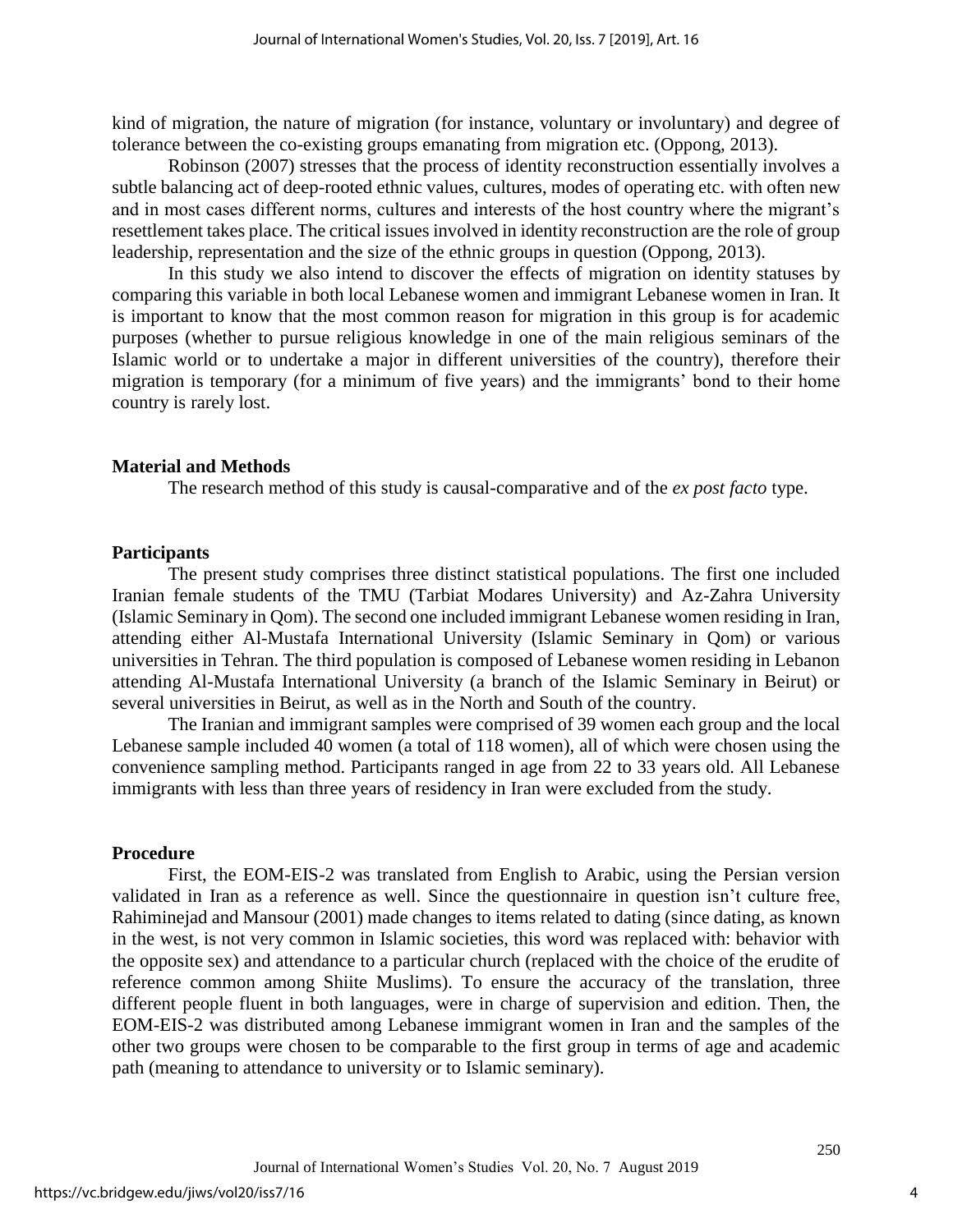### **Measures**

In this study Persian and Arabic versions of the Extended Objective Measure of Ego Identity Status (EOM-EIS-2) have been used in order to determine the identity status of the participants. This measure has been validated for use in Iran (Rahiminejad & Mansour, 2001). The EOM-EIS-2 consists of 64 items with a response scale ranging from 1 (completely disagree) to 6 (completely agree) that assess the degree of identity achievement, moratorium, foreclosure and diffusion an individual demonstrates within eight identity defining domains (occupational, political, religious and philosophy of life values constitute the general ideological domain, while friendship, dating (replaced in the validated version for Iran with 'conduct- behavior with the opposite sex' due to cultural differences), sex role and recreational values comprise a general interpersonal domain. Using Cronbach alphas, in the present study the reliability of the EOM-EIS-2 was found to be adequate (acceptable), with a value of .80. As well as its subscales, obtaining .61 for moratorium, .78 for achievement, .87 for diffusion and .79 for foreclosure. The reliability of the mentioned questionnaire and its subscales have been measured separately for the Lebanese participants (since the EOM-EIS-2 has not been validated for use in Lebanon yet), here the reliability of the test in general was of a value of .84 and the values found for the subscales were .75 for moratorium, .79 for achievement, .85 for diffusion and .83 for foreclosure.

# **Results**

Descriptive results related to identity status in all three groups can be observed in table 1 and 2 (ideological and interpersonal).

# *Research Hypothesis*

1. Identity status differs between three groups (Iranian women, immigrant Lebanese women in Iran and Lebanese women residing in Lebanon). To test this hypothesis, analyses proceeded in three steps. First, the sample was divided in three groups (Iranian, immigrant Lebanese and local Lebanese) and participants were classified into identity statuses (in both ideological and interpersonal domain) using cluster analysis. Second, similarities and differences in the identity status distributions of the three groups were examined using chisquare tests. Third, since no significant difference was found in the general identity status between groups, the mains of all subscales of identity status in both domains were investigated using Analyses of Variance (ANOVA).

**Table 1.** Chi-Square test for Interpersonal Identity Statuses of all groups

|                      | Value | Degree of freedom (df) | Sig(P) |
|----------------------|-------|------------------------|--------|
| <b>Pearson</b> $X^2$ | 6.227 |                        | 0.398  |

**Table 2.** Chi-Square test for ideological Identity Statuses of all groups

|                                         | Value Degree of freedom $(df)$ Sig (P) |       |
|-----------------------------------------|----------------------------------------|-------|
| <b>Pearson <math>X^2</math></b> 5.655 6 |                                        | 0.462 |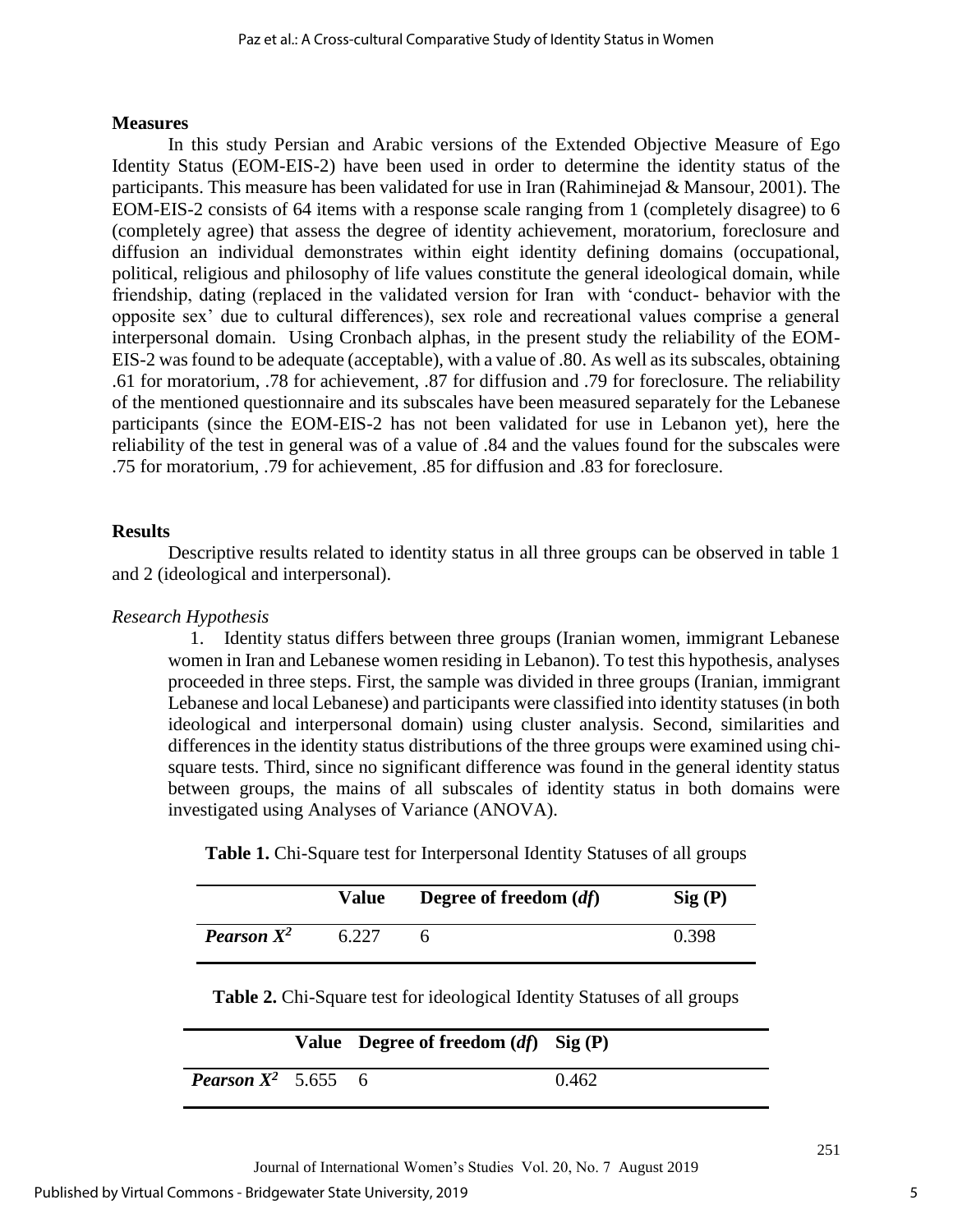| <b>Identity</b>                            |                            | <b>Sum</b>           | of $df$               | <b>Mean</b>          | $\mathbf{F}$ | ${\bf P}$ |
|--------------------------------------------|----------------------------|----------------------|-----------------------|----------------------|--------------|-----------|
| status                                     |                            | squares              |                       | square               |              |           |
| <b>Interpersonal</b><br>diffusion          | between<br>groups          | 57.447               | $\overline{2}$        | 57.447               | 0.961        | 0.385     |
|                                            | within<br>groups<br>total  | 3435.951<br>3493.398 | 115                   | 3435.951<br>3493.398 |              |           |
| <b>Interpersonal</b><br>foreclosure        | between<br>groups          | 43.175               | 117<br>$\overline{2}$ | 43.175               | 0.643        | 0.582     |
|                                            | within<br>groups           | 3862.318             | 115                   | 3862.378             |              |           |
|                                            | total                      | 3905.493             | 117                   | 3905.493             |              |           |
| <b>Interpersonal</b><br>moratorium         | between<br>groups          | 95.404               | $\overline{2}$        | 95.404               | 1.910        | 0.153     |
|                                            | within<br>groups           | 2871.63              | 115                   | 2871.613             |              |           |
|                                            | total                      | 2967.017             | 117                   | 2967.017             |              |           |
| <b>Interpersonal</b><br>achievement        | between<br>groups          | 57.755               | $\overline{2}$        | 57.755               | 1.259        | 0.288     |
|                                            | within<br>groups           | 2637.203             | 115                   | 2637.203             |              |           |
| <b>Interpersonal</b><br>identity<br>status | total<br>between<br>groups | 2694.958<br>0.653    | 117<br>$\overline{c}$ | 2694.957<br>0.653    | 0.593        | 0.554     |
|                                            | within<br>groups           | 63.288               | 115                   | 63.288               |              |           |
|                                            | total                      | 63.941               | 117                   | 64.941               |              |           |

# **Table 3.** ANOVA test on interpersonal identity statuses of all groups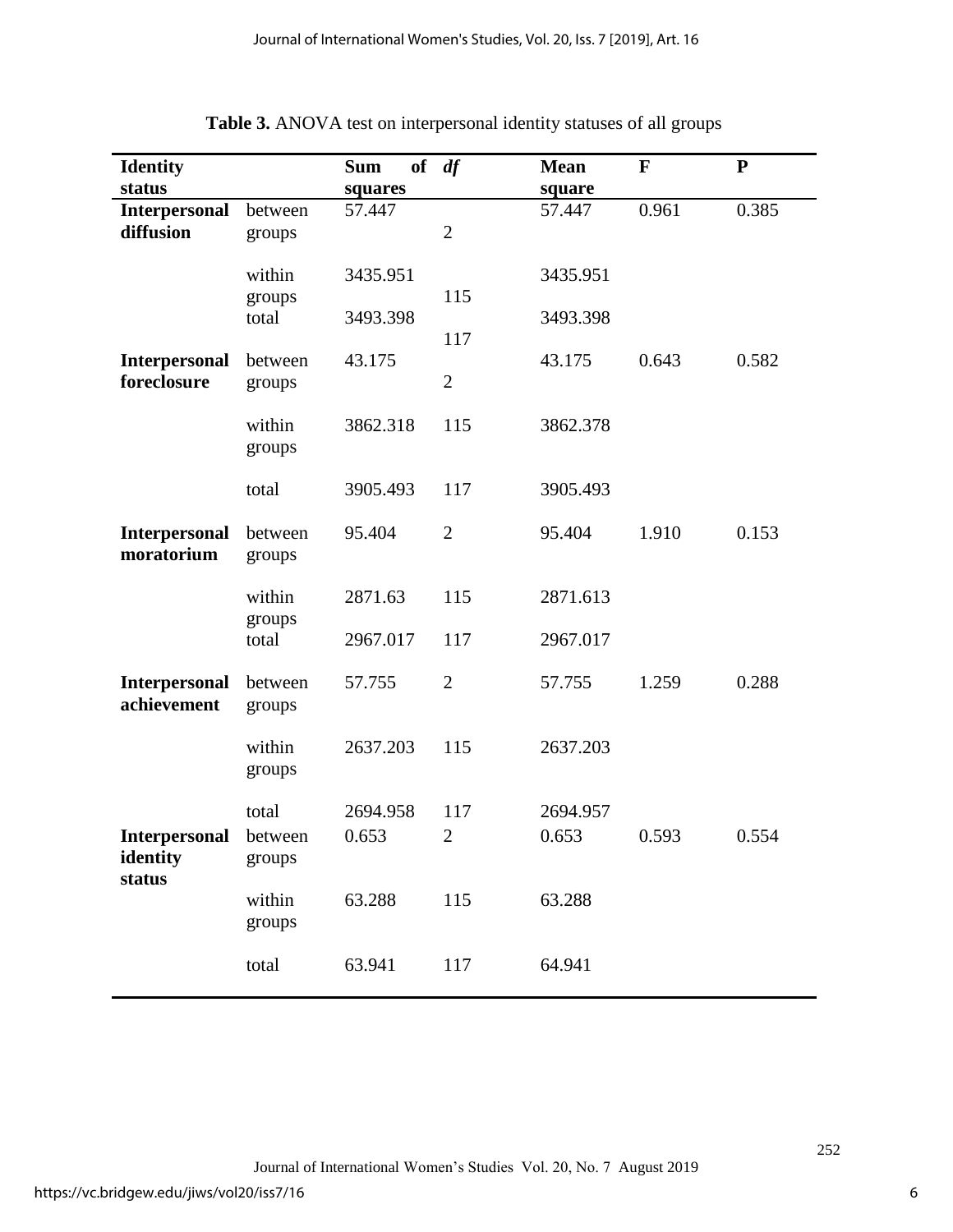| <b>Identity</b><br>status             |                   | Sum of<br>squares | df             | <b>Mean</b><br>square | $\mathbf F$ | ${\bf P}$ |
|---------------------------------------|-------------------|-------------------|----------------|-----------------------|-------------|-----------|
| Ideological<br>diffusion              | between<br>groups | 54.014            | $\overline{2}$ | 54.014                | 0.862       | 0.425     |
|                                       | within groups     | 3601.079          | 115            | 3601.079              |             |           |
|                                       | total             | 3655.093          | 117            | 3655.093              |             |           |
| <b>Ideological</b><br>foreclosure     | between<br>groups | 83.850            | $\mathbf{2}$   | 83.850                | 1.263       | 0.287     |
|                                       | within groups     | 3818.590          | 115            | 3818.590              |             |           |
|                                       | total             | 3902.44           | 117            | 3902.44               |             |           |
| Ideological<br>moratorium             | between<br>groups | 646.614           | $\overline{2}$ | 646.614               | 4.763       | $0.01**$  |
|                                       | within groups     | 7806.437          | 115            | 7806.437              |             |           |
|                                       | total             | 8453.051          | 117            | 8453.051              |             |           |
| Ideological<br>achievement            | between<br>groups | 29.999            | $\mathbf{2}$   | 29.999                | 0.732       | 0.483     |
|                                       | within groups     | 2357.493          | 115            | 2357.493              |             |           |
|                                       | total             | 2387.492          | 117            | 2387.492              |             |           |
| <b>Ideological</b><br>identity status | between<br>groups | 0.052             | $\mathbf{2}$   | 0.052                 | 0.062       | 0.940     |
|                                       | within groups     | 47.821            | 115            | 47.821                |             |           |
|                                       | Total             | 47.873            | 117            | 47.873                |             |           |

# **Table 4.** ANOVA test for ideological identity statuses in all groups

 $\frac{1}{2}$  *w*  $p < .05$ . \*\* *p* < .01

Journal of International Women's Studies Vol. 20, No. 7 August 2019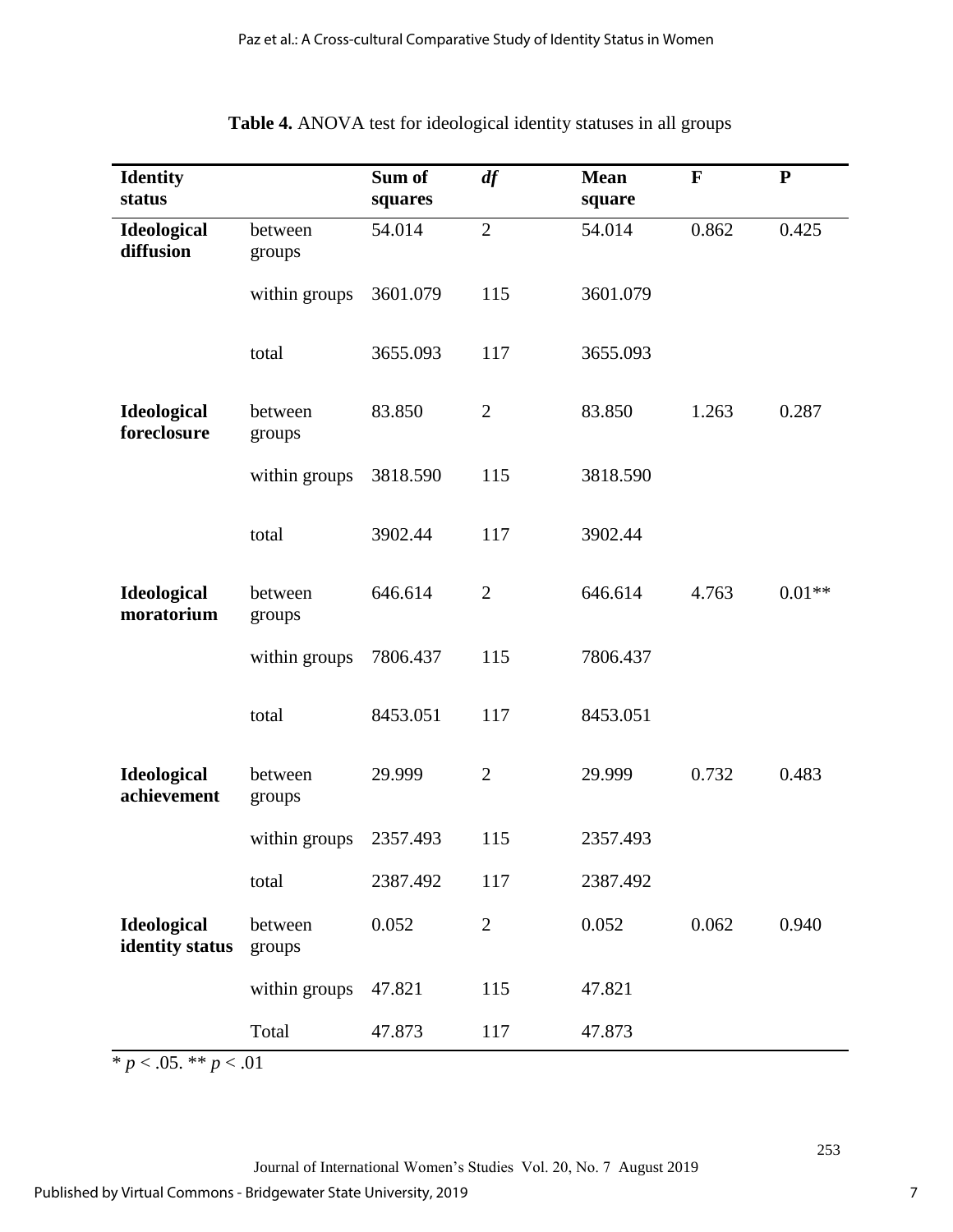As shown in tables 3 and 4 no significant difference in the general identity status (nor ideological nor interpersonal) among groups was found and such a difference was only witnessed in the ideological moratorium subscale (*p=0.010*). To determine the source of this difference we conducted a post-hoc test. Results can be observed in table 5.

| <b>Dependent</b><br>variable | Groups(I) | Groups(J) | <b>Mean</b><br><b>Difference</b><br>$(I-J)$ | <b>Standard</b><br><b>Error</b> | <b>Significance</b><br>(P) |
|------------------------------|-----------|-----------|---------------------------------------------|---------------------------------|----------------------------|
|                              |           |           |                                             |                                 |                            |
| Ideological                  |           |           | 4.385                                       | 1.866                           | 0.067                      |
| moratorium                   |           |           | 5.398*                                      | 1.854                           | 0.017                      |
| identity status              |           |           | 1.013                                       | 1.854                           | 0.861                      |

**Table 5.** Multiple Comparisons (Scheffe test)

• Group 1: Iranian women. Group 2: Lebanese immigrants in Iran. Group 3: Local Lebanese.

•  $* p < .05.$  \*\*  $p < .01$ 

As shown in table 5, Iranians differ from local Lebanese significantly (*p=0.017*) in the ideological moratorium subscale. Iranians means in the mentioned subscale are significantly greater. These findings provide partial support for Hypothesis 1.

2. Identity status in immigrant group is significantly correlated with length of immigration period.

The correlation between identity general status in the ideological and interpersonal domain, as well as all its subscales, and length of immigration period was computed using Pearson's correlation coefficient.

**Table 6.** Correlations of ideological identity statuses and length of immigration

| <b>Variables</b>                         |              | diffusion | Ideological Ideological Ideological | foreclosure moratorium | <b>Ideological</b><br>achievement | <b>Ideological</b><br>identity<br>status |
|------------------------------------------|--------------|-----------|-------------------------------------|------------------------|-----------------------------------|------------------------------------------|
| Length<br><b>immigration</b> correlation | of Pierson's | $-0.157$  | $-0.177$                            | $-0.298$               | $-0.149$                          | $-0.177$                                 |

 $\overline{* p} < .05. \overline{*} * p < .01$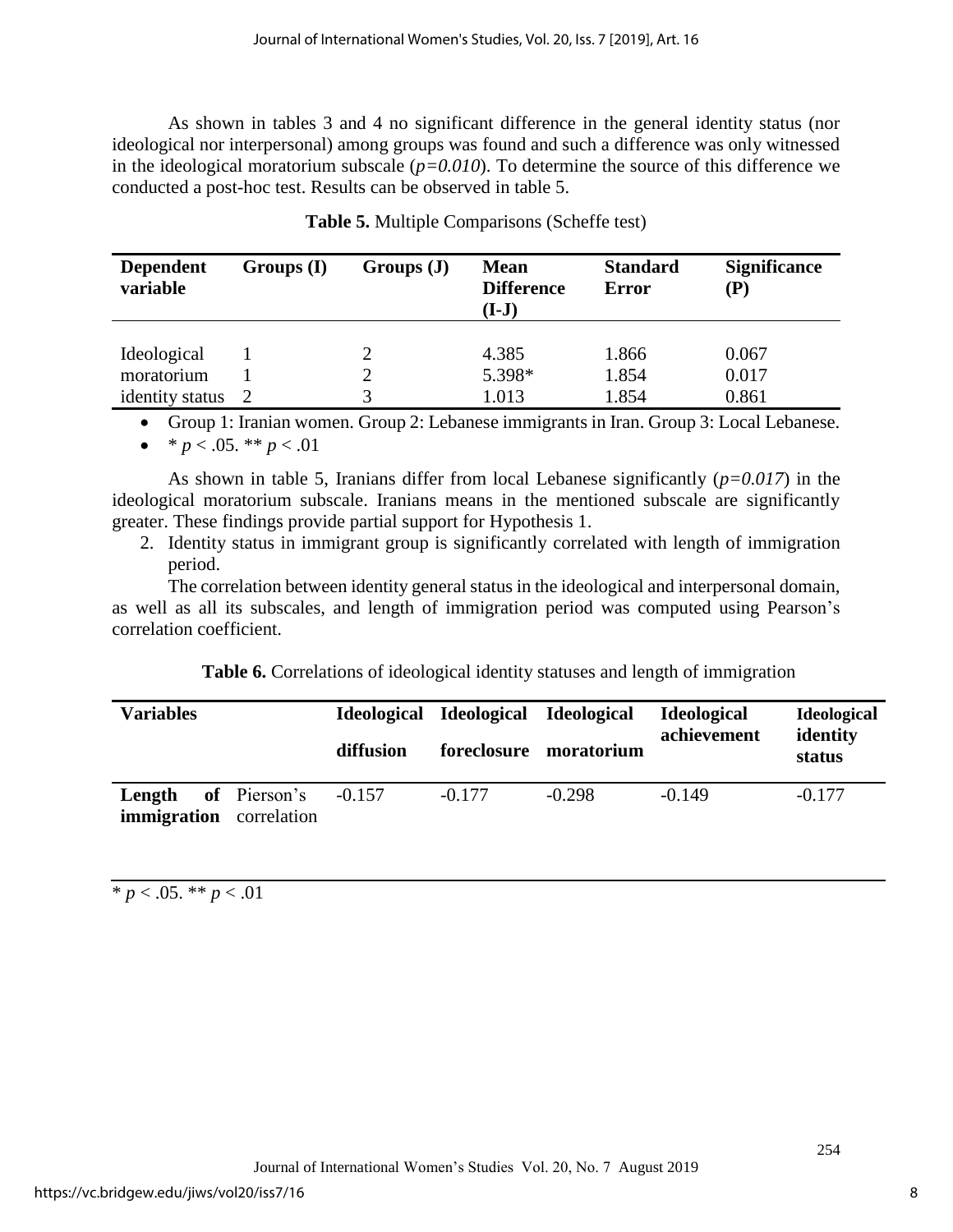| <b>Variables</b>                                             | diffusion | foreclosure | moratorium | Interpersonal Interpersonal Interpersonal Interpersonal Interpersonal<br>achievement | identity<br>status |
|--------------------------------------------------------------|-----------|-------------|------------|--------------------------------------------------------------------------------------|--------------------|
| <b>Length</b> of Pierson's<br><b>immigration</b> correlation | 0.087     | $-0.066$    | $0.557*$   | 0.029                                                                                | 0.161              |

**Table 7.** Correlations between interpersonal identity statuses and length of immigration

# $* p < .05$ . \*\*  $p < .01$

As it can be observed in tables 6 and 7 no significant correlation was found between the general identity status and the period of residency in Iran. Although a significant negative correlation appears to exist between the interpersonal moratorium subscale and number of years of immigration.

### **Discussion, limitations and further suggestions**

The aim of the present study was to explore the role of culture and nationality as well as a powerful phenomenon such as immigration on identity formation. Hence, Iranian, Lebanese and Lebanese immigrants in Iran participated in the investigation. Results showed that despite these two cultures' similar means in identity status, Iranian women have significantly higher means in ideological moratorium identity than Lebanese women living in their home country. This means that a greater percentage of Iranian adult women are currently exploring in terms of ideology (i.e. religious and political views) if compared to women in Lebanon. According to Abbasi et al (2014), some of the factors that influence the formation of religious identity are religious emotions, religious beliefs, religious ceremonies, religious deeds and religious knowledge. Thus, it is possible that some of the above have stronger presence in the local Lebanese statistical population. If we take a look at the historical and political developments of the two countries, Iran and Lebanon, we will see that they are living a different moment in their history. Iran's Islamic Revolution and the eight years of imposed war (Iran-Iraq) took place in the 80's, those were time of great changes, emotions and apprehension. Due to the recent victory of an ideological revolution under the leadership of Shiite clerics, Islamic values, thinking and way of life were very much palpable (manifest) in the Iranian society. In such social scenario, the speed of identity formation processes increases significantly, and young people achieve identity in a relatively short period of time, either through adherence or after searching exploration. Forty years have passed, and today Iran enjoys relative political and economic stability, which leads to a reasonable explanation for a different approach toward identity formation in new generations of Iranians. Results concerning the second hypothesis of this research report a significant negative correlation between the interpersonal moratorium status and length of immigration period in the Lebanese immigrant group. This means that as years pass after immigrating, this particular identity status, characteristic for its exploration, decreases among immigrants. There seems to be a natural explanation for this finding, people with moratorium identity status tend to engage in experiences that allows them to explore new identity possibilities. Immigration is a perfect example of that kind of experience, and it is clear that with the passage of time a person will most probably satisfy his/her thirst for exploration and search. These findings are also consistent with those of previous research, such as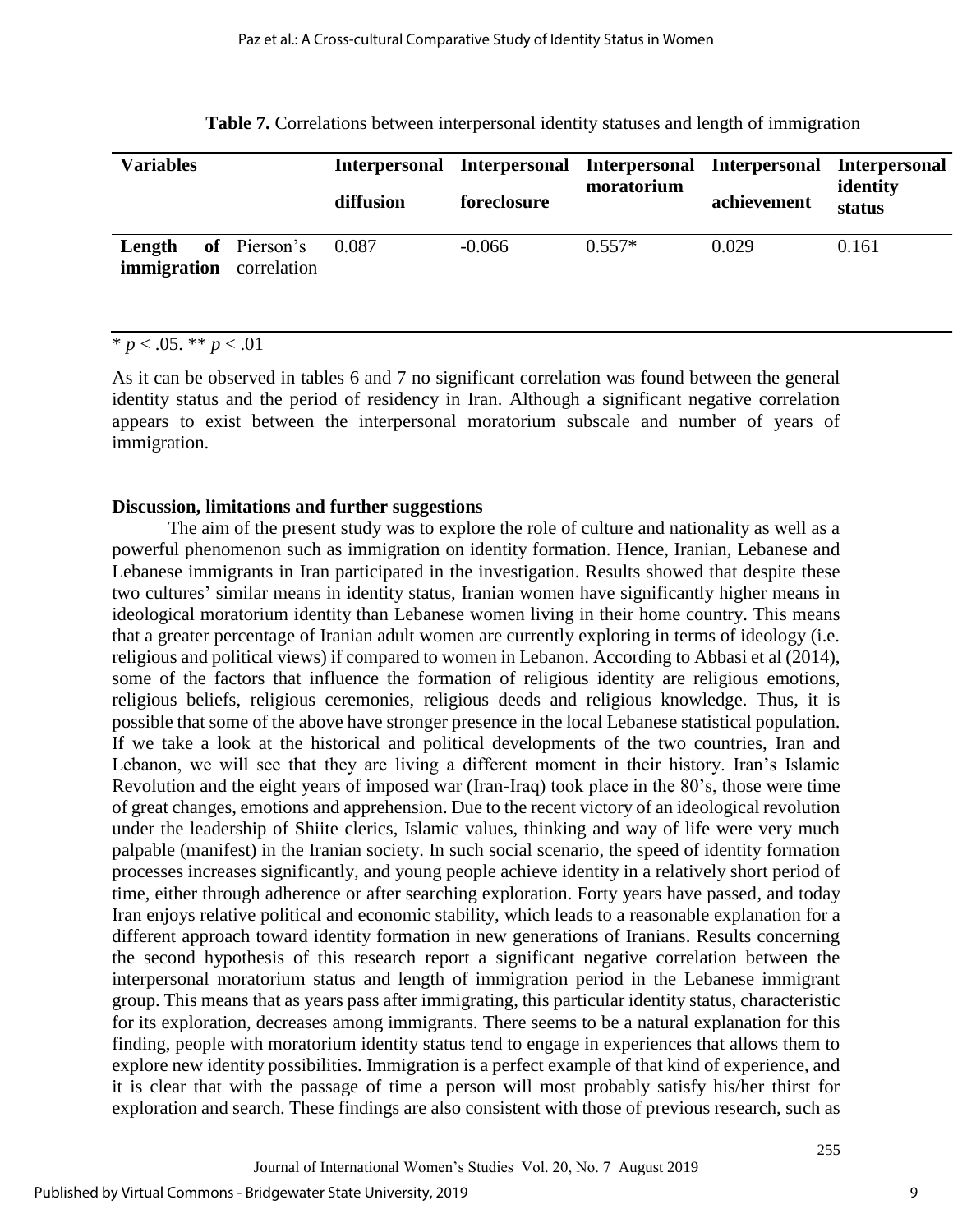the one conducted to examine the effects of the length of immigration on general identity status of immigrant women in Australia (Foroutan, 2013). It is also important to discuss the reason of the similarities among the three groups. Perhaps, the reason behind the absence of a significant difference in general identity status is that both countries, Iran and Lebanon are geographically and culturally close. Both have been affected by incidents and events in the region and the interaction of nations in the Middle East throughout history. Thus, it is only natural that they share numerous similarities in their value and cultural system. This common ground is even more prominent in the statistical population of this study since they are all followers of the same religion and school of thought.

A number of limitations can be observed in the present research. The statistical populations only included women, which makes generalization to the rest of the population difficult, therefore future research could include male samples in order to make generalization more accurate. The data was self-reported, and it was obtained using only one questionnaire that assesses identity status. Future researchers should consider making use of additional tools to collect data in order for it to be more reliable. The sample groups were limited in quantity; it would be prudent to increment the samples for more reliable and accountable results in further research.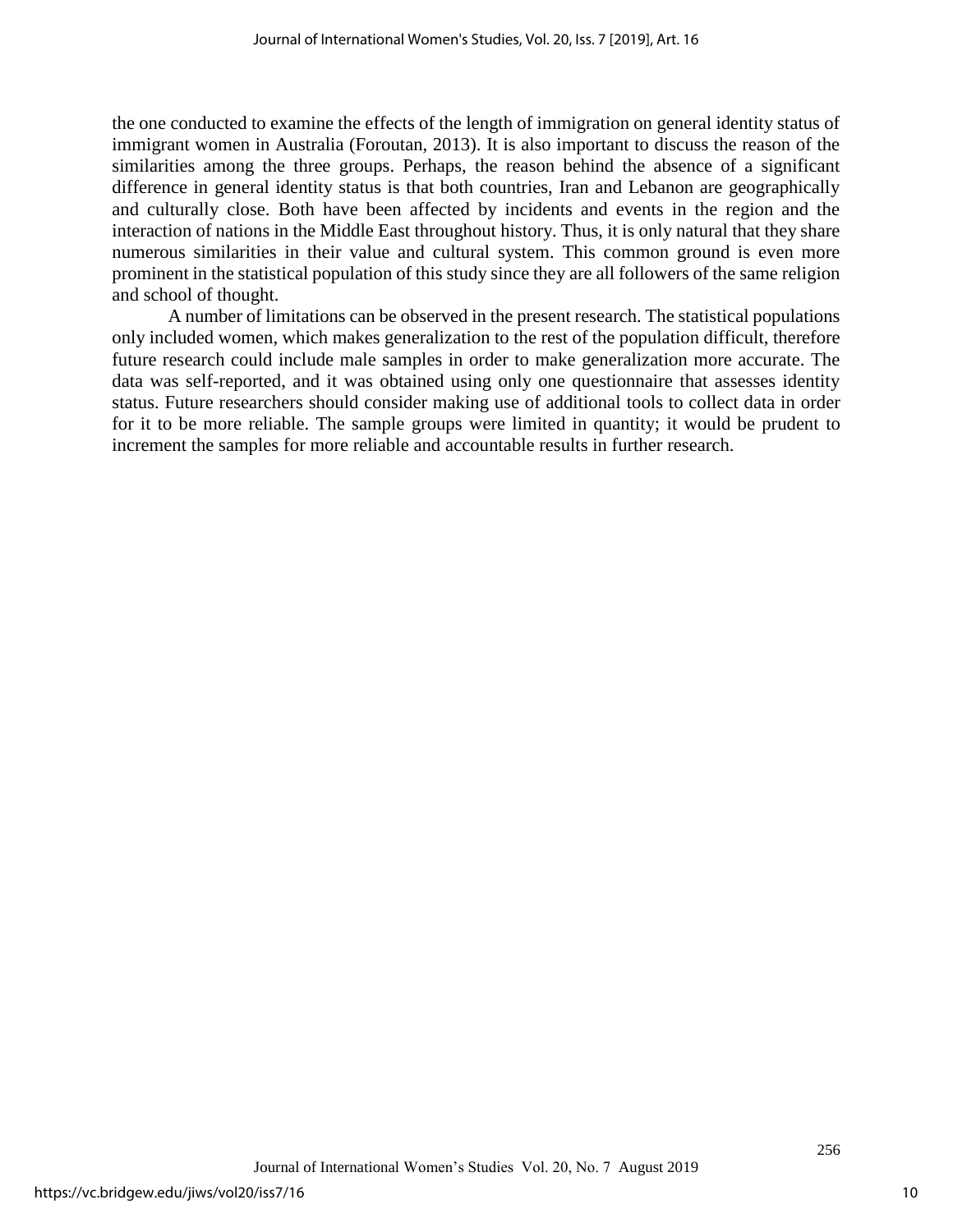# **References**

- Berman, S. L. Identity status measurement across contexts: Variations in measurement structure and mean levels among White American, Hispanic American, and Swedish emerging adults. Journal of Personality Assessment. 2006; 86, 61–76. DOI: 10.1207/s15327752jpa8601\_08
- Crocetti E., Schwartz S. J., Fermani A., Klimstra T., Meeus W. A Cross National Study of Identity Status in Dutch and Italian Adolescents. *European Psychologist.* 2012; 17(3):171–181 DOI: 10.1027/1016-9040/a000076
- Erikson, E. H. (1968) Identity: Youth and Crisis. Norton, New York.
- Gibson, M.A. Immigrant adaptation and patterns of acculturation. *Human Development.* 2001; 44, 19–23.
- Graf, S. C., Mullis, R. L., & Mullis, A. K. Identity formation of United States American and Asian Indian adolescents. Adolescence. 2008; 43, 57–69.
- Jensen, M., Kristiansen, I., Sandbekk, M., & Kroger, J. Ego identity status in cross-cultural context: A comparison of Norwegian and United States university students. *Psychological Reports*. 1998; 83, 455–460. DOI: 10.2466/pr0.1998.83.2.455
- Klimstra, T. A., Hale III, W. W., Raaijmakers, Q. A. W., Branje, S. J. T., & Meeus, W. H. J. Identity Formation in Adolescence: Change or Stability? *Journal of Youth and Adolescence.* 2010; *39(2), 150–162.* DOI 10.1007/s10964-009-9401-4
- Kroger J., Martinussen M. & Marcia J. E. "Identity status change during adolescence and young adulthood: a meta- analysis". Journal of Adolescence. 2010; 33(5), 683-698.
- Low, J. M., Akande, D., & Hill, C. A cross-cultural comparison of identity development: South Africa and the United States. Identity: An International Journal of Theory and Research. 2005; 5, 303–314.
- Marcia, J. E. Development and validation of ego identity statuses. *Journal of personality and social psychology.* 1966; *3*, 551-558.
- ----- (1980) Identity in adolescence. In J. Adelson (Ed. ), Handbook of adolescent psychology *New York, NY: Wiley* p. 159–187.
- Matsumoto, D. Are cultural differences in emotion regulation mediated by personality traits? *Journal of cross-cultural psychology.* 2006; Vol. 37 No. 4, 421-437. DOI: 10.1177/ 0022022106288478.
- Mughanlou, M., Aguilar Vafai, M. & Shahrarai, M. The relation between identity status and commitment to religiosity in university students. Iranian Journal of Psychiatry and Clinical Psychology. 2009; No 4, p. 377-387.
- Nasri, S., Damavandi, M. & Ashuri, A. Prediction of academic negligence according to personality traits and identity statuses. *Journal of Personality & Individual Differences.*  2014; *Vol. 3, No. 4, 1-17.*
- OECD/European Union (2015), *Indicators of Immigrant Integration 2015: Settling In,* OECD Publishing, Paris. Available at: http://dx.doi.org/10.1787/9789264234024-en
- Oppong, S. H. Migration and Reconstruction of Identity. *Asian Journal of management sciences and education.* 2013; 2, 2, 2, 163-169.
- Phinney, J. S., Horenczyc G., Liebkind, K & Vedder, P. Ethnic Identity, Immigration and Wellbeing: An interactional perspective. *Journal of Social Issues.* 2001; *Vol. 57*, No 3, p. 493- 510.

11